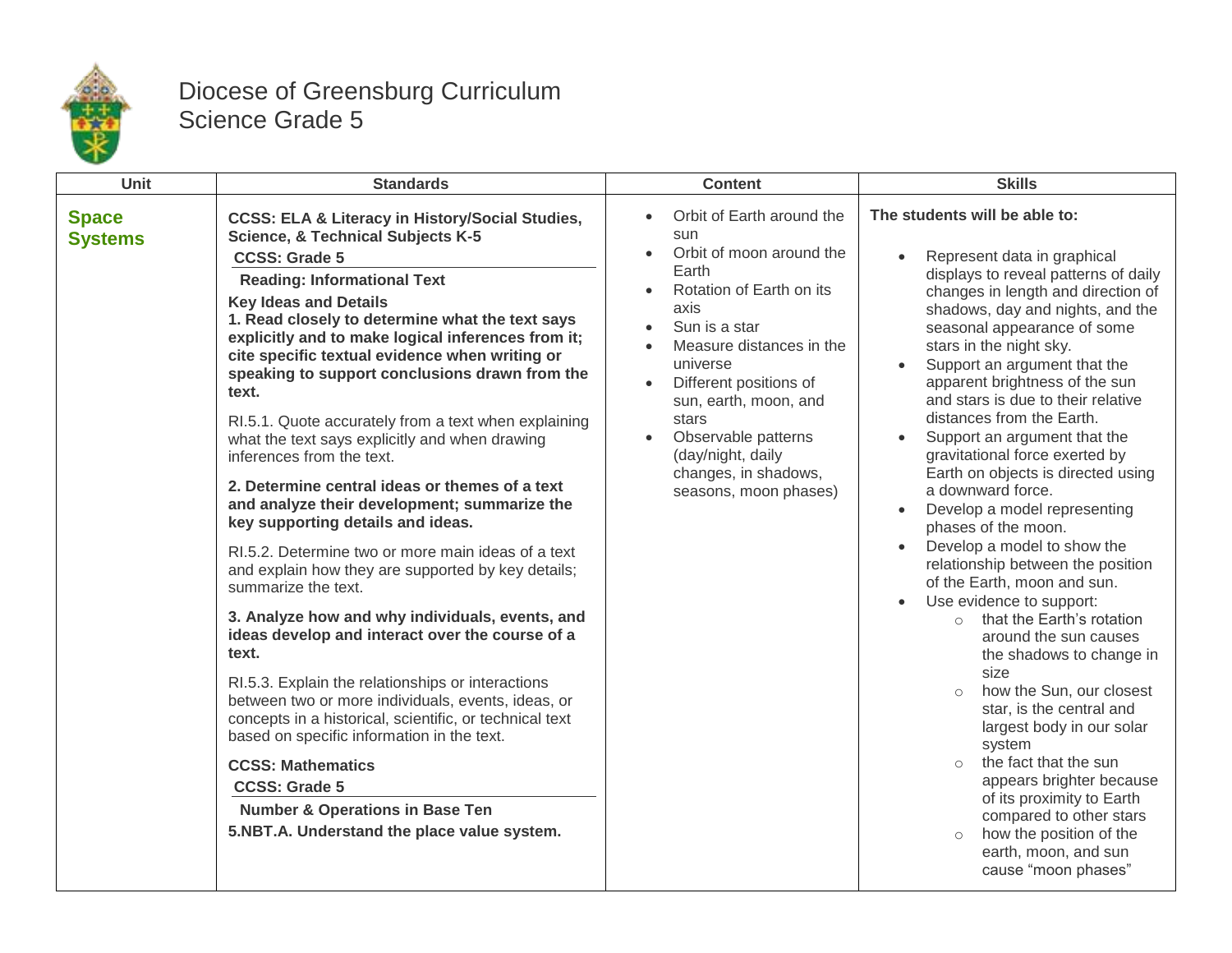| <b>Unit</b> | <b>Standards</b>                                                                                                                                                                                                                                                                                    | <b>Content</b> | <b>Skills</b>                                                                                                                 |
|-------------|-----------------------------------------------------------------------------------------------------------------------------------------------------------------------------------------------------------------------------------------------------------------------------------------------------|----------------|-------------------------------------------------------------------------------------------------------------------------------|
|             | 5.NBT.A.1. Recognize that in a multi-digit number, a<br>digit in one place represents 10 times as much as it<br>represents in the place to its right and 1/10 of what it<br>represents in the place to its left.                                                                                    |                | how the Earth's rotation<br>around the sun causes<br>shadows to change<br>o the use of graphical<br>displays to organize data |
|             | 5.NBT.A.2. Explain patterns in the number of zeros<br>of the product when multiplying a number by powers<br>of 10, and explain patterns in the placement of the<br>decimal point when a decimal is multiplied or divided<br>by a power of 10. Use whole-number exponents to<br>denote powers of 10. |                | pertaining to daily and<br>seasonal changes                                                                                   |
|             | 5.NBT.A.3. Read, write, and compare decimals to<br>thousandths.                                                                                                                                                                                                                                     |                |                                                                                                                               |
|             | <b>NGSS: Science Performance Expectations (2013)</b><br><b>NGSS: Grade 5</b>                                                                                                                                                                                                                        |                |                                                                                                                               |
|             | 5. Space Systems: Stars and the Solar System                                                                                                                                                                                                                                                        |                |                                                                                                                               |
|             | <b>Performance Expectations</b>                                                                                                                                                                                                                                                                     |                |                                                                                                                               |
|             | 5-PS2-1. Support an argument that the gravitational<br>force exerted by Earth on objects is directed down.                                                                                                                                                                                          |                |                                                                                                                               |
|             | 5-ESS1-2. Represent data in graphical displays to<br>reveal patterns of daily changes in length and<br>direction of shadows, day and night, and the<br>seasonal appearance of some stars in the night sky.                                                                                          |                |                                                                                                                               |
|             | 3-5. Engineering Design<br><b>Performance Expectations</b>                                                                                                                                                                                                                                          |                |                                                                                                                               |
|             | 3-5-ETS1-1. Define a simple design problem<br>reflecting a need or a want that includes specified<br>criteria for success and constraints on materials,<br>time, or cost.                                                                                                                           |                |                                                                                                                               |
|             | 3-5-ETS1-2. Generate and compare multiple<br>possible solutions to a problem based on how well                                                                                                                                                                                                      |                |                                                                                                                               |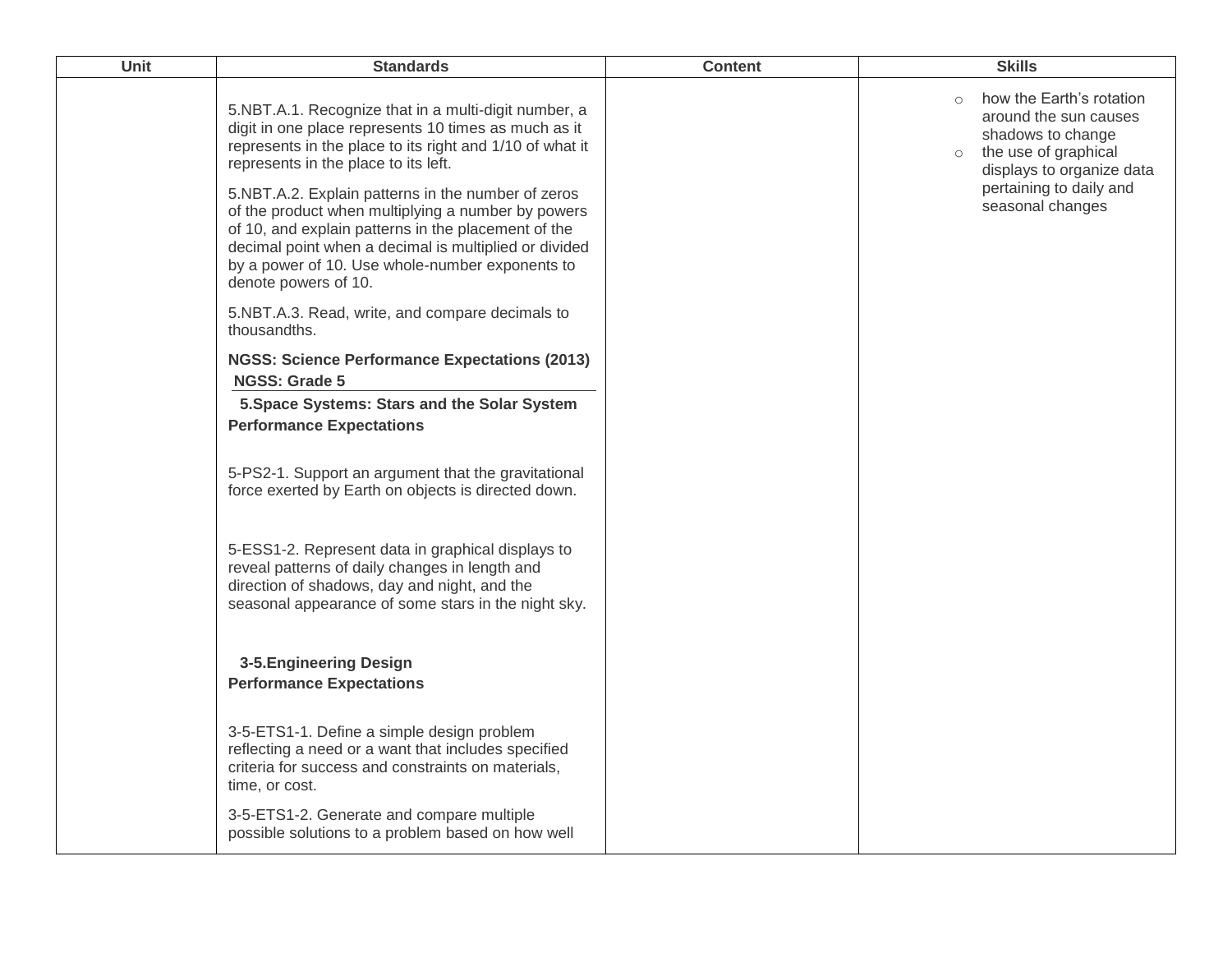| <b>Unit</b>               | <b>Standards</b>                                                                                                                                                                                                                                                                                                                                                                                        | <b>Content</b>                                                                                                              | <b>Skills</b>                                                                                                                                                                                  |
|---------------------------|---------------------------------------------------------------------------------------------------------------------------------------------------------------------------------------------------------------------------------------------------------------------------------------------------------------------------------------------------------------------------------------------------------|-----------------------------------------------------------------------------------------------------------------------------|------------------------------------------------------------------------------------------------------------------------------------------------------------------------------------------------|
|                           | each is likely to meet the criteria and constraints of<br>the problem.<br>3-5-ETS1-3. Plan and carry out fair tests in which<br>variables are controlled and failure points are<br>considered to identify aspects of a model or<br>prototype that can be improved.                                                                                                                                      |                                                                                                                             |                                                                                                                                                                                                |
|                           | <b>NGSS: Disciplinary Core Ideas</b><br><b>NGSS: Grade 5</b><br><b>ESS1: Earth's Place in the Universe</b>                                                                                                                                                                                                                                                                                              |                                                                                                                             |                                                                                                                                                                                                |
|                           | <b>ESS1.A: The Universe and Its Stars</b>                                                                                                                                                                                                                                                                                                                                                               |                                                                                                                             |                                                                                                                                                                                                |
|                           | The sun is a star that appears larger and brighter<br>than other stars because it is closer. Stars range<br>greatly in their distance from Earth. (5-ESS1-1)                                                                                                                                                                                                                                            |                                                                                                                             |                                                                                                                                                                                                |
|                           | <b>ESS1.B: Earth and the Solar System</b>                                                                                                                                                                                                                                                                                                                                                               |                                                                                                                             |                                                                                                                                                                                                |
|                           | The orbits of Earth around the sun and of the moon<br>around Earth, together with the rotation of Earth<br>about an axis between its North and South poles,<br>cause observable patterns. These include day and<br>night; daily changes in the length and direction of<br>shadows; and different positions of the sun, moon,<br>and stars at different times of the day, month, and<br>year. (5-ESS1-2) |                                                                                                                             |                                                                                                                                                                                                |
|                           | PS2: Motion and Stability: Forces and<br><b>Interactions</b><br><b>PS2.B: Types of Interactions</b>                                                                                                                                                                                                                                                                                                     |                                                                                                                             |                                                                                                                                                                                                |
|                           | The gravitational force of Earth acting on an object<br>near Earth's surface pulls that object toward the<br>planet's center. (5-PS2-1)                                                                                                                                                                                                                                                                 |                                                                                                                             |                                                                                                                                                                                                |
| Earth's<br><b>Systems</b> | CCSS: ELA & Literacy in History/Social Studies,<br><b>Science, &amp; Technical Subjects K-5</b><br><b>CCSS: Grade 5</b><br><b>Reading: Informational Text</b><br><b>Key Ideas and Details</b><br>1. Read closely to determine what the text says                                                                                                                                                        | Energy from the sun<br>heats the Earth<br>unevenly, causing air<br>movements, resulting in<br>changing weather<br>patterns. | The students will be able to:<br>Obtain and combine information<br>$\bullet$<br>about ways individual<br>communities use science ideas to<br>protect the Earth's resources and<br>environment. |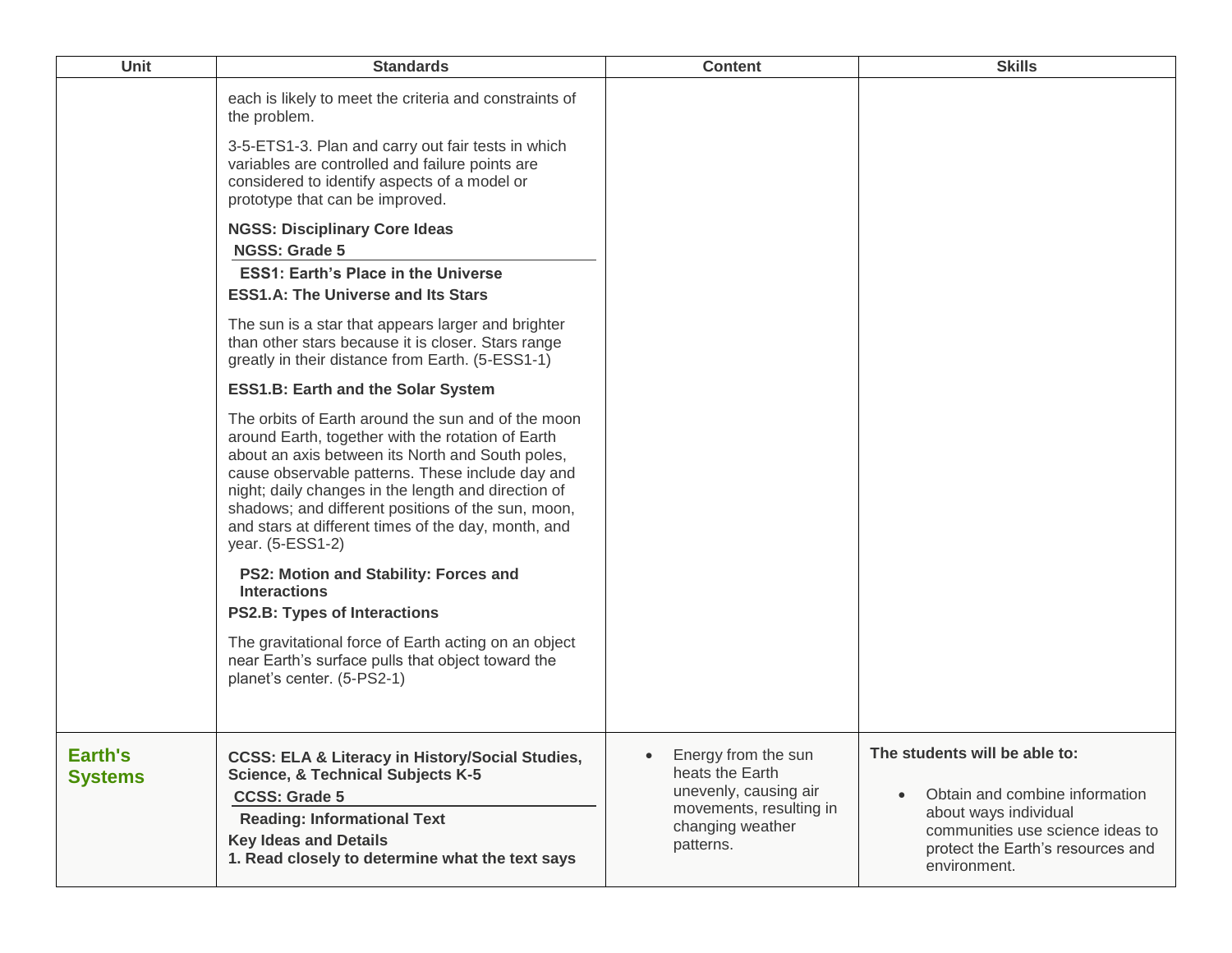| Unit | <b>Standards</b>                                                                                                                                                                                                                                                                                                                                                                                                                                                                                                                                                                                                                                                                                                                                                                                                                                                                                                                                                                                                                                                                                                                                                                                                                                                                                                                                                                                                                                                                                                                                                      | <b>Content</b>                                                                                                                                                                                                                                                                                                                                                                                                                                                                                                                                                                                                                                                                                               | <b>Skills</b>                                                                                                                                                                                                                                                                                                                                                                                                                                                                                                                                                                                                                                                                                                                                                                                                                                                                                          |
|------|-----------------------------------------------------------------------------------------------------------------------------------------------------------------------------------------------------------------------------------------------------------------------------------------------------------------------------------------------------------------------------------------------------------------------------------------------------------------------------------------------------------------------------------------------------------------------------------------------------------------------------------------------------------------------------------------------------------------------------------------------------------------------------------------------------------------------------------------------------------------------------------------------------------------------------------------------------------------------------------------------------------------------------------------------------------------------------------------------------------------------------------------------------------------------------------------------------------------------------------------------------------------------------------------------------------------------------------------------------------------------------------------------------------------------------------------------------------------------------------------------------------------------------------------------------------------------|--------------------------------------------------------------------------------------------------------------------------------------------------------------------------------------------------------------------------------------------------------------------------------------------------------------------------------------------------------------------------------------------------------------------------------------------------------------------------------------------------------------------------------------------------------------------------------------------------------------------------------------------------------------------------------------------------------------|--------------------------------------------------------------------------------------------------------------------------------------------------------------------------------------------------------------------------------------------------------------------------------------------------------------------------------------------------------------------------------------------------------------------------------------------------------------------------------------------------------------------------------------------------------------------------------------------------------------------------------------------------------------------------------------------------------------------------------------------------------------------------------------------------------------------------------------------------------------------------------------------------------|
|      | explicitly and to make logical inferences from it;<br>cite specific textual evidence when writing or<br>speaking to support conclusions drawn from the<br>text.<br>RI.5.1. Quote accurately from a text when explaining<br>what the text says explicitly and when drawing<br>inferences from the text.<br>2. Determine central ideas or themes of a text<br>and analyze their development; summarize the<br>key supporting details and ideas.<br>RI.5.2. Determine two or more main ideas of a text<br>and explain how they are supported by key details;<br>summarize the text.<br>3. Analyze how and why individuals, events, and<br>ideas develop and interact over the course of a<br>text.<br>RI.5.3. Explain the relationships or interactions<br>between two or more individuals, events, ideas, or<br>concepts in a historical, scientific, or technical text<br>based on specific information in the text.<br><b>CCSS: Mathematics</b><br><b>CCSS: Grade 5</b><br><b>Number &amp; Operations-Fractions</b><br>5.NF.B. Apply and extend previous<br>understandings of multiplication and division to<br>multiply and divide fractions.<br>5.NF.B.7c. Solve real world problems involving<br>division of unit fractions by non-zero whole numbers<br>and division of whole numbers by unit fractions, e.g.,<br>by using visual fraction models and equations to<br>represent the problem.<br><b>Measurement &amp; Data</b><br>5.MD.A. Convert like measurement units within a<br>given measurement system.<br>5.MD.A.1. Convert among different-sized standard | The hydrosphere<br>$\bullet$<br>consists of both fresh<br>and salt water.<br>The atmosphere<br>$\bullet$<br>consists of various<br>levels.<br>The biosphere is all<br>$\bullet$<br>living things including<br>humans.<br>Nearly all of Earth's<br>$\bullet$<br>available water is found<br>in the ocean.<br>Most fresh water is<br>found within glaciers, ice<br>caps or groundwater;<br>only a small fraction is<br>found in streams, lakes,<br>wetlands, and the<br>atmosphere.<br>Patterns of weather.<br>Systems interact in<br>multiple ways to affect<br>Earth's surface materials<br>and processes.<br>The geosphere is<br>$\bullet$<br>consists of solid and<br>molten rock, soil, and<br>sediments. | Develop a model, using a specific<br>$\bullet$<br>given example of a phenomenon,<br>to describe* ways that the<br>geosphere, biosphere,<br>hydrosphere, and/or atmosphere<br>interact.<br>Use graphs of the relative<br>$\bullet$<br>amounts of total salt water and<br>total fresh water in each of the<br>reservoirs to describe the<br>following:<br>$\circ$ the majority of water on<br>Earth is found in the<br>oceans<br>the amount of the Earth's<br>$\circ$<br>fresh water stored in<br>glaciers or groundwater<br>The amount of fresh water<br>$\circ$<br>found in lakes, rivers,<br>wetlands, and the<br>atmosphere<br>Design a solution to offset the<br>$\bullet$<br>negative effects on the<br>environment as a result of human<br>activities.<br>Explain the importance of each<br>system.<br>Explain how human interaction<br>can make a positive or negative<br>impact on each system. |

measurement units within a given measurement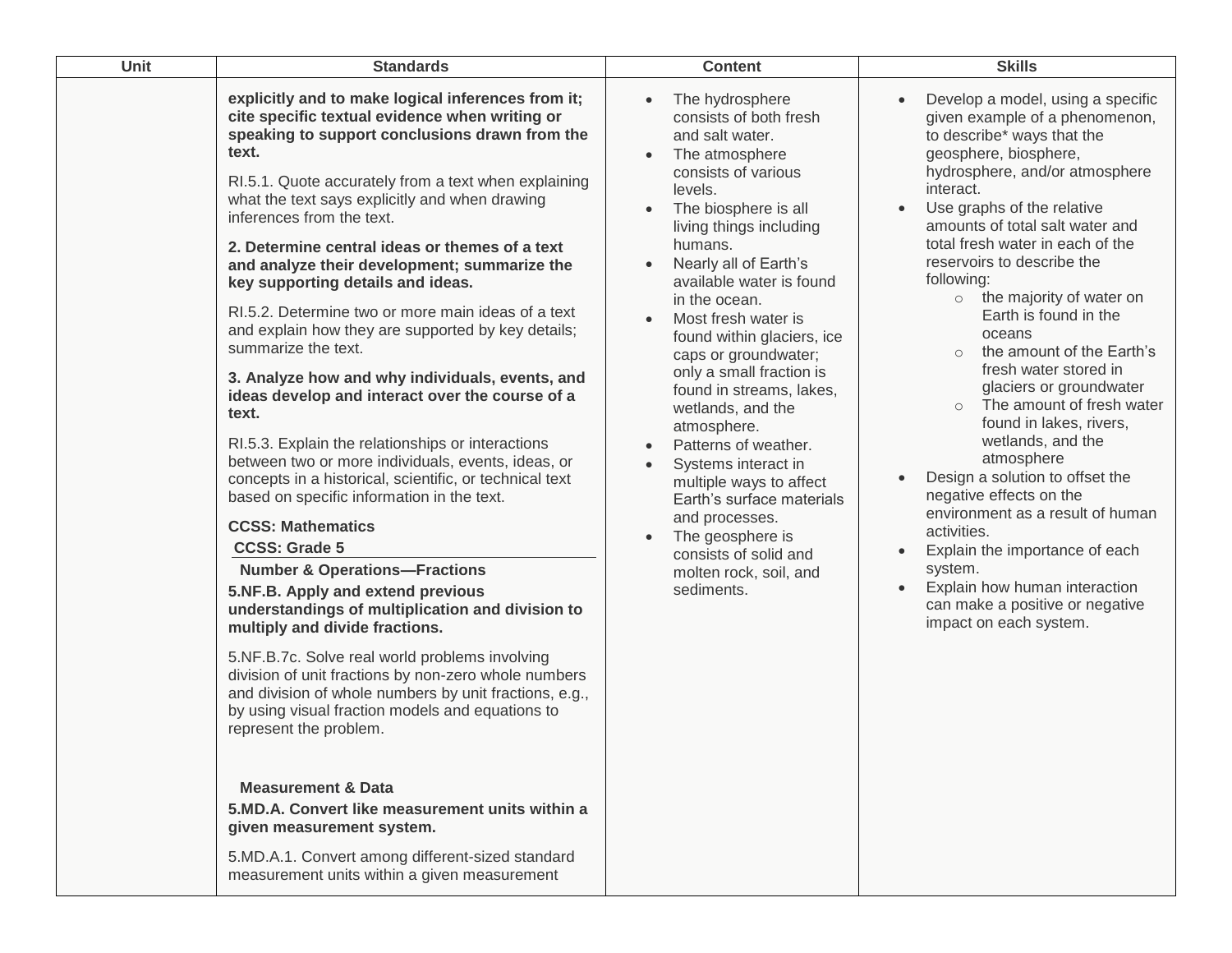| Unit | <b>Standards</b>                                                                                                                                                                                                                 | <b>Content</b> | <b>Skills</b> |
|------|----------------------------------------------------------------------------------------------------------------------------------------------------------------------------------------------------------------------------------|----------------|---------------|
|      | system (e.g., convert 5 cm to 0.05 m), and use these<br>conversions in solving multi-step, real world<br>problems.                                                                                                               |                |               |
|      | 5.MD.B. Represent and interpret data.                                                                                                                                                                                            |                |               |
|      | 5.MD.B.2. Make a line plot to display a data set of<br>measurements in fractions of a unit (1/2, 1/4, 1/8).<br>Use operations on fractions for this grade to solve<br>problems involving information presented in line<br>plots. |                |               |
|      | <b>NGSS: Science Performance Expectations (2013)</b><br><b>NGSS: Grade 5</b>                                                                                                                                                     |                |               |
|      | <b>5.Earth's Systems</b>                                                                                                                                                                                                         |                |               |
|      | <b>Performance Expectations</b>                                                                                                                                                                                                  |                |               |
|      | 5-ESS2-1. Develop a model using an example to<br>describe ways the geosphere, biosphere,<br>hydrosphere, and/or atmosphere interact.                                                                                             |                |               |
|      | 5-ESS2-2. Describe and graph the amounts and<br>percentages of water and fresh water in various<br>reservoirs to provide evidence about the distribution<br>of water on Earth.                                                   |                |               |
|      | 5-ESS3-1. Obtain and combine information about<br>ways individual communities use science ideas to<br>protect the Earth's resources and environment.                                                                             |                |               |
|      | <b>NGSS: Disciplinary Core Ideas</b><br><b>NGSS: Grade 5</b>                                                                                                                                                                     |                |               |
|      | <b>ESS2: Earth's Systems</b><br><b>ESS2.A: Earth Materials and Systems</b>                                                                                                                                                       |                |               |
|      | Earth's major systems are the geosphere(solid and<br>molten rock, soil, and sediments), the hydrosphere<br>(water and ice), the atmosphere (air), and the<br>biosphere (livingthings, including humans). These                   |                |               |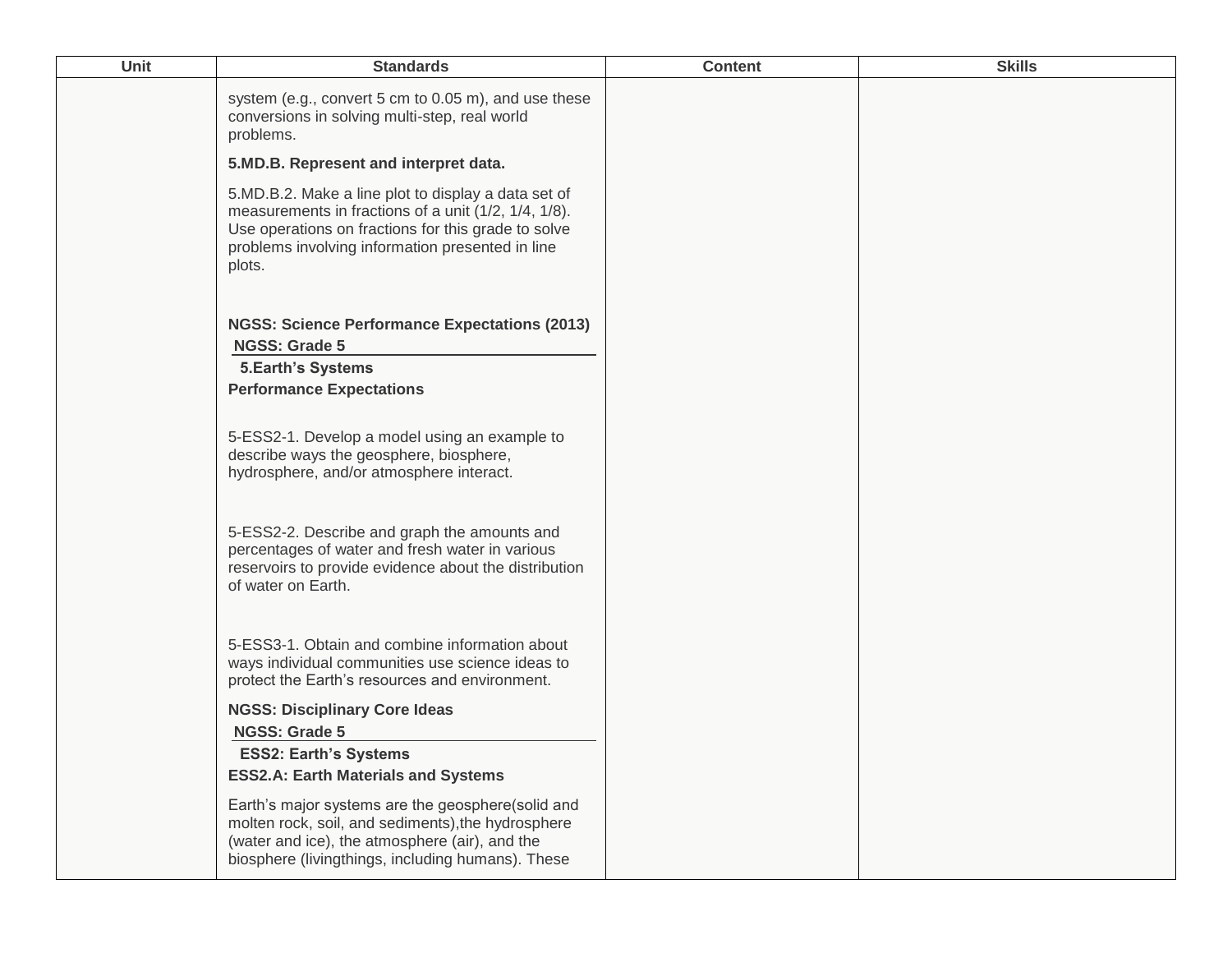| <b>Unit</b>                                  | <b>Standards</b>                                                                                                                                                                                                                                                                                                                                                                                                                                                                                                                                                                                                                                                                                                                                                                                                                                                                                                                                                                               | <b>Content</b>                                                                                                                                                                                                                                                                                                                                                                         | <b>Skills</b>                                                                                                                                                                                                                                                                                                                                                                                                                                    |
|----------------------------------------------|------------------------------------------------------------------------------------------------------------------------------------------------------------------------------------------------------------------------------------------------------------------------------------------------------------------------------------------------------------------------------------------------------------------------------------------------------------------------------------------------------------------------------------------------------------------------------------------------------------------------------------------------------------------------------------------------------------------------------------------------------------------------------------------------------------------------------------------------------------------------------------------------------------------------------------------------------------------------------------------------|----------------------------------------------------------------------------------------------------------------------------------------------------------------------------------------------------------------------------------------------------------------------------------------------------------------------------------------------------------------------------------------|--------------------------------------------------------------------------------------------------------------------------------------------------------------------------------------------------------------------------------------------------------------------------------------------------------------------------------------------------------------------------------------------------------------------------------------------------|
|                                              | systems interact in multiple ways to affect Earth's<br>surface materials and processes. The ocean<br>supports a variety of ecosystems and organisms,<br>shapes landforms, and influences climate. Winds<br>and clouds in the atmosphere interact with the<br>landforms to determine patterns of weather. (5-<br>ESS2-1)<br><b>ESS2.C: The Roles of Water in Earth's Surface</b><br><b>Processes</b><br>Nearly all of Earth's available water is in the ocean.<br>Most fresh water is in glaciers or underground; only a<br>tiny fraction is in streams, lakes, wetlands, and the<br>atmosphere. (5-ESS2-2)<br><b>ESS3: Earth and Human Activity</b><br><b>ESS3.C: Human Impacts on Earth Systems</b><br>Human activities in agriculture, industry, and<br>everyday life have had major effects on the land,<br>vegetation, streams, ocean, air, and even outer<br>space. But individuals and communities are doing<br>things to help protect Earth's resources and<br>environments. (5-ESS3-1) |                                                                                                                                                                                                                                                                                                                                                                                        |                                                                                                                                                                                                                                                                                                                                                                                                                                                  |
| <b>Matter and Its</b><br><b>Interactions</b> | <b>CCSS: ELA &amp; Literacy in History/Social Studies,</b><br><b>Science, &amp; Technical Subjects K-5</b><br><b>CCSS: Grade 5</b><br><b>Reading: Informational Text</b><br><b>Key Ideas and Details</b><br>1. Read closely to determine what the text says<br>explicitly and to make logical inferences from it;<br>cite specific textual evidence when writing or<br>speaking to support conclusions drawn from the<br>text.<br>RI.5.1. Quote accurately from a text when explaining<br>what the text says explicitly and when drawing<br>inferences from the text.                                                                                                                                                                                                                                                                                                                                                                                                                          | Anything that has<br>measurable mass and<br>volume is made of<br>matter.<br>Properties of matter<br>(including mass, volume,<br>inertia, weight) help<br>scientists identify and<br>classify matter.<br>Density is the ratio<br>between mass and<br>volume.<br>There are differences<br>between mass, weight,<br>volume, and density.<br>Physical changes of<br>matter do not form new | The students will be able to:<br>Develop a model to describe that<br>matter is made of particles too<br>small to be seen<br>Measure and graph quantities to<br>provide evidence that regardless<br>of the type of change that occurs<br>(when heating, cooling, or mixing<br>substances), the total weight of<br>matter is conserved.<br>Use qualitative and quantitative<br>measurements to identify<br>materials based on their<br>properties. |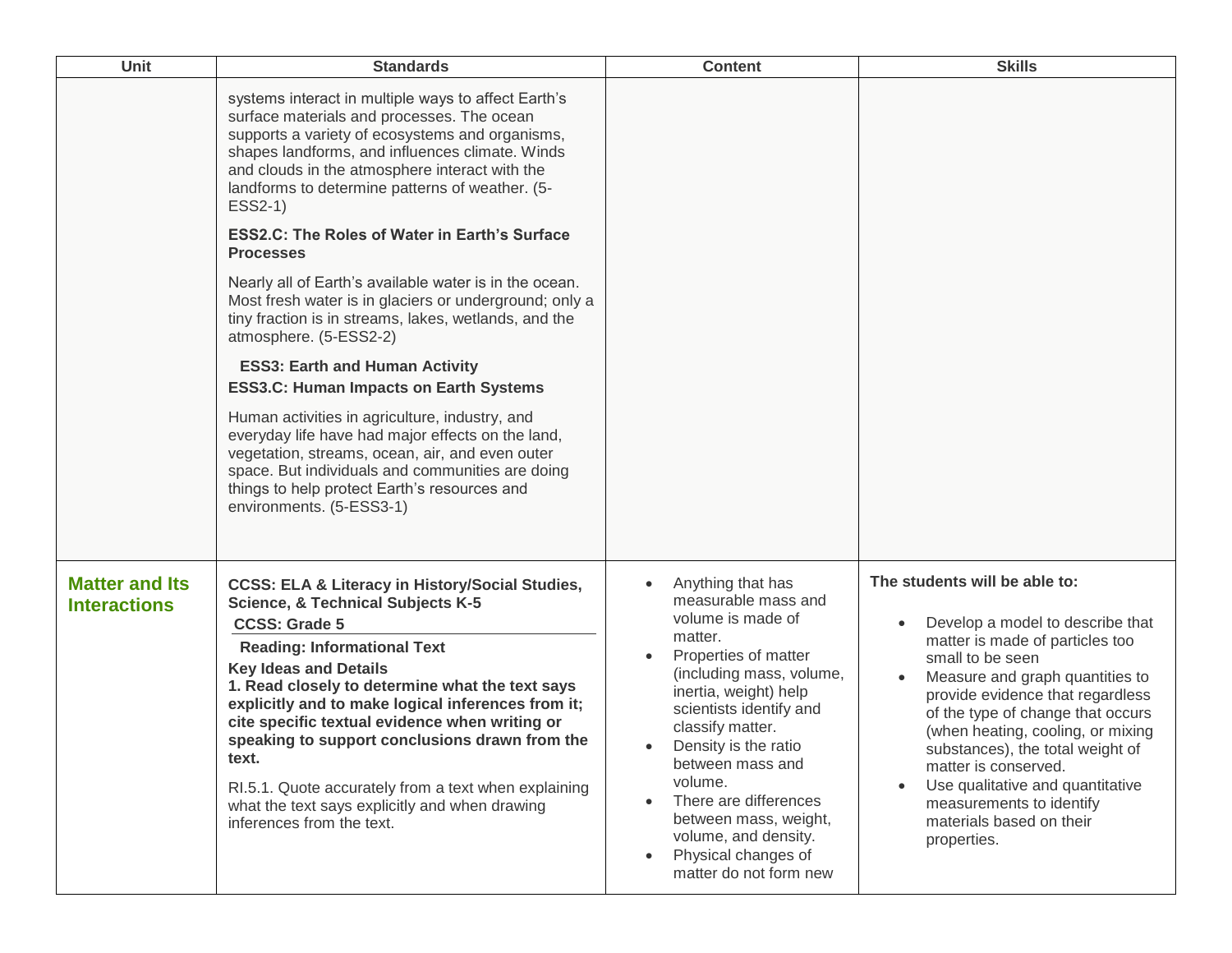| <b>Unit</b> | <b>Standards</b>                                                                                                                                                                                                                                                                                                                                                                                                                                                                                                                                                                                                                                                                                                                                                                                                                                                                                                                                                                                                                                                                                                                                                                                                                                                                                                                                                                                                                                                                                                                                     | <b>Content</b>                                                                                                                                                                                                                                                                                                                                                                                                                                                                                                                                                 | <b>Skills</b>                                                                                                                                                                                                                                                                                                                                                                                                                                                                                                                                                   |
|-------------|------------------------------------------------------------------------------------------------------------------------------------------------------------------------------------------------------------------------------------------------------------------------------------------------------------------------------------------------------------------------------------------------------------------------------------------------------------------------------------------------------------------------------------------------------------------------------------------------------------------------------------------------------------------------------------------------------------------------------------------------------------------------------------------------------------------------------------------------------------------------------------------------------------------------------------------------------------------------------------------------------------------------------------------------------------------------------------------------------------------------------------------------------------------------------------------------------------------------------------------------------------------------------------------------------------------------------------------------------------------------------------------------------------------------------------------------------------------------------------------------------------------------------------------------------|----------------------------------------------------------------------------------------------------------------------------------------------------------------------------------------------------------------------------------------------------------------------------------------------------------------------------------------------------------------------------------------------------------------------------------------------------------------------------------------------------------------------------------------------------------------|-----------------------------------------------------------------------------------------------------------------------------------------------------------------------------------------------------------------------------------------------------------------------------------------------------------------------------------------------------------------------------------------------------------------------------------------------------------------------------------------------------------------------------------------------------------------|
|             | 2. Determine central ideas or themes of a text<br>and analyze their development; summarize the<br>key supporting details and ideas.<br>RI.5.2. Determine two or more main ideas of a text<br>and explain how they are supported by key details;<br>summarize the text.<br>3. Analyze how and why individuals, events, and<br>ideas develop and interact over the course of a<br>text.<br>RI.5.3. Explain the relationships or interactions<br>between two or more individuals, events, ideas, or<br>concepts in a historical, scientific, or technical text<br>based on specific information in the text.<br>Writing<br><b>Text Types and Purposes</b><br>1. Write arguments to support claims in an<br>analysis of substantive topics or texts, using<br>valid reasoning and relevant and sufficient<br>evidence.<br>W.5.1. Write opinion pieces on topics or texts,<br>supporting a point of view with reasons and<br>information.<br>W.5.1a. Introduce a topic or text clearly, state an<br>opinion, and create an organizational structure in<br>which ideas are logically grouped to support the<br>writer's purpose.<br>W.5.1b. Provide logically ordered reasons that are<br>supported by facts and details.<br><b>CCSS: Mathematics</b><br><b>CCSS: Grade 5</b><br><b>Measurement &amp; Data</b><br>5.MD.A. Convert like measurement units within a<br>given measurement system.<br>5.MD.A.1. Convert among different-sized standard<br>measurement units within a given measurement<br>system (e.g., convert 5 cm to 0.05 m), and use these | substances and often<br>can be reversed.<br>Changes of state<br>(boiling, evaporation,<br>freezing, etc.) are a<br>physical change.<br>Moving particles make<br>up matter and the speed<br>of these particles<br>determines physical<br>state.<br>Changes of state are<br>accompanied by a<br>change in energy.<br>Chemical changes of<br>matter form new<br>substances with new<br>properties and often<br>cannot be reversed.<br>The total number of<br>atoms does not change<br>in a chemical reaction or<br>physical change and<br>thus mass is conserved. | Conduct an investigation to<br>$\bullet$<br>determine whether the mixing of<br>two or more substances results in<br>new substance.<br>Identify matter by its specific<br>characteristics.<br>Measure the volume of a liquid<br>using a graduated cylinder.<br>Calculate the volume of a cube or<br>rectangular prism.<br>Measure the mass of an object<br>using a triple beam balance.<br>Use a thermometer to measure<br>temperature.<br>Use basic units of metric<br>measurements using correct<br>abbreviations.<br>Calculate density with correct<br>units. |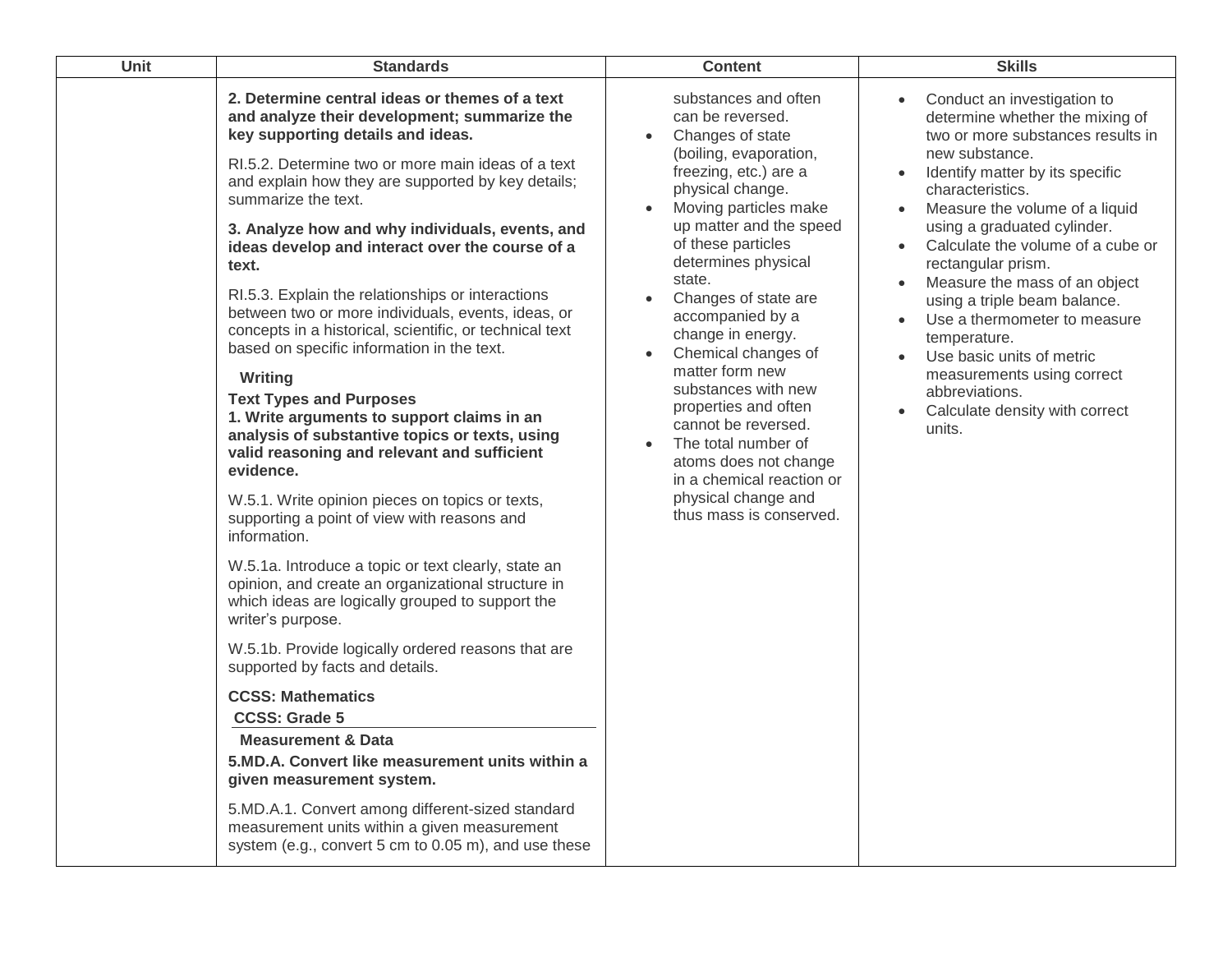| Unit | <b>Standards</b>                                                                                                                                                                                                                                                                                                                                                                                                                                     | <b>Content</b> | <b>Skills</b> |
|------|------------------------------------------------------------------------------------------------------------------------------------------------------------------------------------------------------------------------------------------------------------------------------------------------------------------------------------------------------------------------------------------------------------------------------------------------------|----------------|---------------|
|      | conversions in solving multi-step, real world<br>problems.                                                                                                                                                                                                                                                                                                                                                                                           |                |               |
|      | 5.MD.C. Geometric measurement: understand<br>concepts of volume and relate volume to<br>multiplication and to addition.                                                                                                                                                                                                                                                                                                                              |                |               |
|      | 5.MD.C.3. Recognize volume as an attribute of solid<br>figures and understand concepts of volume<br>measurement.                                                                                                                                                                                                                                                                                                                                     |                |               |
|      | 5.MD.C.4. Measure volumes by counting unit cubes,<br>using cubic cm, cubic in, cubic ft, and improvised<br>units.                                                                                                                                                                                                                                                                                                                                    |                |               |
|      | 5.MD.C.5b. Apply the formulas $V = I \times w \times h$ and $V =$<br>$b \times h$ for rectangular prisms to find volumes of right<br>rectangular prisms with whole-number edge lengths<br>in the context of solving real world and mathematical<br>problems.                                                                                                                                                                                         |                |               |
|      | <b>NGSS: Disciplinary Core Ideas</b><br>NGSS: Grade 5                                                                                                                                                                                                                                                                                                                                                                                                |                |               |
|      | <b>PS1: Matter and Its Interactions</b>                                                                                                                                                                                                                                                                                                                                                                                                              |                |               |
|      | PS1.A: Structure and Properties of Matter                                                                                                                                                                                                                                                                                                                                                                                                            |                |               |
|      | Matter of any type can be subdivided into particles<br>that are too small to see, but even then the matter<br>still exists and can be detected by other means. A<br>model shows that gases are made from matter<br>particles that are too small to see and are moving<br>freely around in space can explain many<br>observations, including the inflation and shape of a<br>balloon; the effects of air on larger particles or<br>objects. (5-PS1-1) |                |               |
|      | The amount (weight) of matter is conserved when it<br>changes form, even in transitions in which it seems<br>to vanish. (5-PS1-2)                                                                                                                                                                                                                                                                                                                    |                |               |
|      | Measurements of a variety of properties can be used<br>to identify materials. (Boundary: At this grade level,<br>mass and weight are not distinguished, and no<br>attempt is made to define the unseen particles or                                                                                                                                                                                                                                  |                |               |
|      |                                                                                                                                                                                                                                                                                                                                                                                                                                                      |                |               |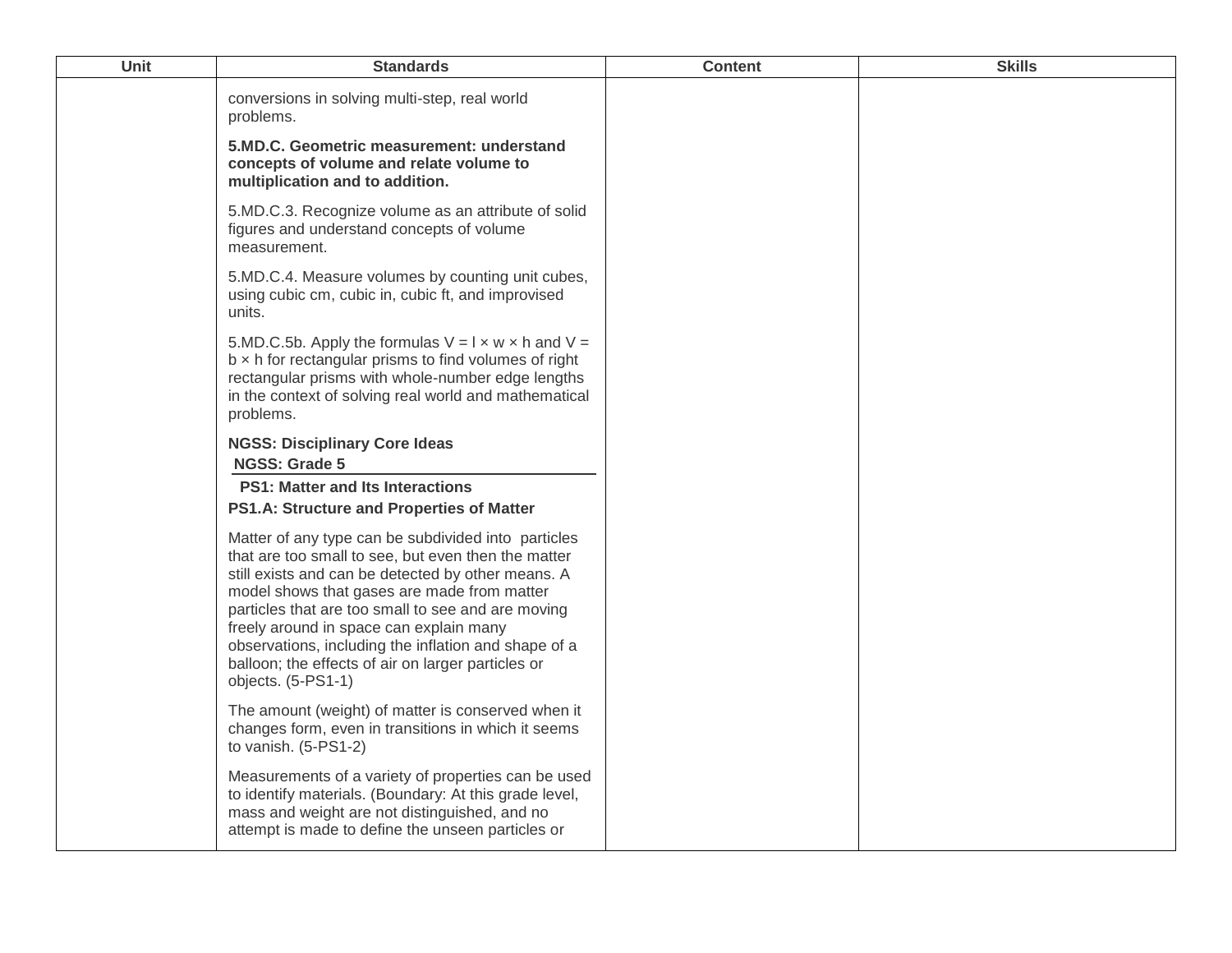| <b>Unit</b>                                                                        | <b>Standards</b>                                                                                                                                                                                                                                                                                                                                                                                                                                                                                                                                                                                                                                                                                                                                                                                                                                                                                                                                               | <b>Content</b>                                                                                                                                                                                                                                                                                                                                   | <b>Skills</b>                                                                                                                                                                                                                                                                                                                                                                                                                                                                                                                                                             |
|------------------------------------------------------------------------------------|----------------------------------------------------------------------------------------------------------------------------------------------------------------------------------------------------------------------------------------------------------------------------------------------------------------------------------------------------------------------------------------------------------------------------------------------------------------------------------------------------------------------------------------------------------------------------------------------------------------------------------------------------------------------------------------------------------------------------------------------------------------------------------------------------------------------------------------------------------------------------------------------------------------------------------------------------------------|--------------------------------------------------------------------------------------------------------------------------------------------------------------------------------------------------------------------------------------------------------------------------------------------------------------------------------------------------|---------------------------------------------------------------------------------------------------------------------------------------------------------------------------------------------------------------------------------------------------------------------------------------------------------------------------------------------------------------------------------------------------------------------------------------------------------------------------------------------------------------------------------------------------------------------------|
|                                                                                    | explain the atomic-scale mechanism of evaporation<br>and condensation.) (5-PS1-3)                                                                                                                                                                                                                                                                                                                                                                                                                                                                                                                                                                                                                                                                                                                                                                                                                                                                              |                                                                                                                                                                                                                                                                                                                                                  |                                                                                                                                                                                                                                                                                                                                                                                                                                                                                                                                                                           |
|                                                                                    | <b>PS1.B: Chemical Reactions</b>                                                                                                                                                                                                                                                                                                                                                                                                                                                                                                                                                                                                                                                                                                                                                                                                                                                                                                                               |                                                                                                                                                                                                                                                                                                                                                  |                                                                                                                                                                                                                                                                                                                                                                                                                                                                                                                                                                           |
|                                                                                    | When two or more different substances are mixed, a<br>new substance with different properties may be<br>formed. (5-PS1-4)                                                                                                                                                                                                                                                                                                                                                                                                                                                                                                                                                                                                                                                                                                                                                                                                                                      |                                                                                                                                                                                                                                                                                                                                                  |                                                                                                                                                                                                                                                                                                                                                                                                                                                                                                                                                                           |
|                                                                                    | No matter what reaction or change in properties<br>occurs, the total weight of the substances does not<br>change. (Boundary: Mass and weight are not<br>distinguished at this grade level.) (5-PS1-2)                                                                                                                                                                                                                                                                                                                                                                                                                                                                                                                                                                                                                                                                                                                                                          |                                                                                                                                                                                                                                                                                                                                                  |                                                                                                                                                                                                                                                                                                                                                                                                                                                                                                                                                                           |
|                                                                                    | © Copyright 2010. National Governors Association<br>Center for Best Practices and Council of Chief State<br>School Officers. All rights reserved.                                                                                                                                                                                                                                                                                                                                                                                                                                                                                                                                                                                                                                                                                                                                                                                                              |                                                                                                                                                                                                                                                                                                                                                  |                                                                                                                                                                                                                                                                                                                                                                                                                                                                                                                                                                           |
| <b>Matter and</b><br><b>Energy in</b><br><b>Organisms and</b><br><b>Ecosystems</b> | <b>CCSS: ELA &amp; Literacy in History/Social Studies,</b><br><b>Science, &amp; Technical Subjects K-5</b><br><b>CCSS: Grade 5</b><br><b>Reading: Informational Text</b><br><b>Key Ideas and Details</b><br>1. Read closely to determine what the text says<br>explicitly and to make logical inferences from it;<br>cite specific textual evidence when writing or<br>speaking to support conclusions drawn from the<br>text.<br>RI.5.1. Quote accurately from a text when explaining<br>what the text says explicitly and when drawing<br>inferences from the text.<br>2. Determine central ideas or themes of a text<br>and analyze their development; summarize the<br>key supporting details and ideas.<br>RI.5.2. Determine two or more main ideas of a text<br>and explain how they are supported by key details;<br>summarize the text.<br>3. Analyze how and why individuals, events, and<br>ideas develop and interact over the course of a<br>text. | How the relationship<br>between the<br>components include the<br>movement of matter<br>within an ecosystem.<br>How the interactions of<br>plants, animals,<br>decomposers, and the<br>environment that allow<br>the species to meet their<br>needs.<br>How changing one<br>aspect of the ecosystem<br>affects other aspects of<br>the ecosystem. | The students will be able to:<br>Develop a model to describe the<br>$\bullet$<br>movement of matter among<br>plants, animals, decomposers,<br>and the environment<br>Identify and support the idea that<br>plants acquire the materials they<br>need for growth chiefly from air<br>and water.<br>Use models to describe a<br>$\bullet$<br>phenomenon that includes the<br>idea that energy in animals' food<br>was once energy from the sun.<br>Develop a model to describe a<br>$\bullet$<br>phenomenon that includes the<br>movement of matter within an<br>ecosystem. |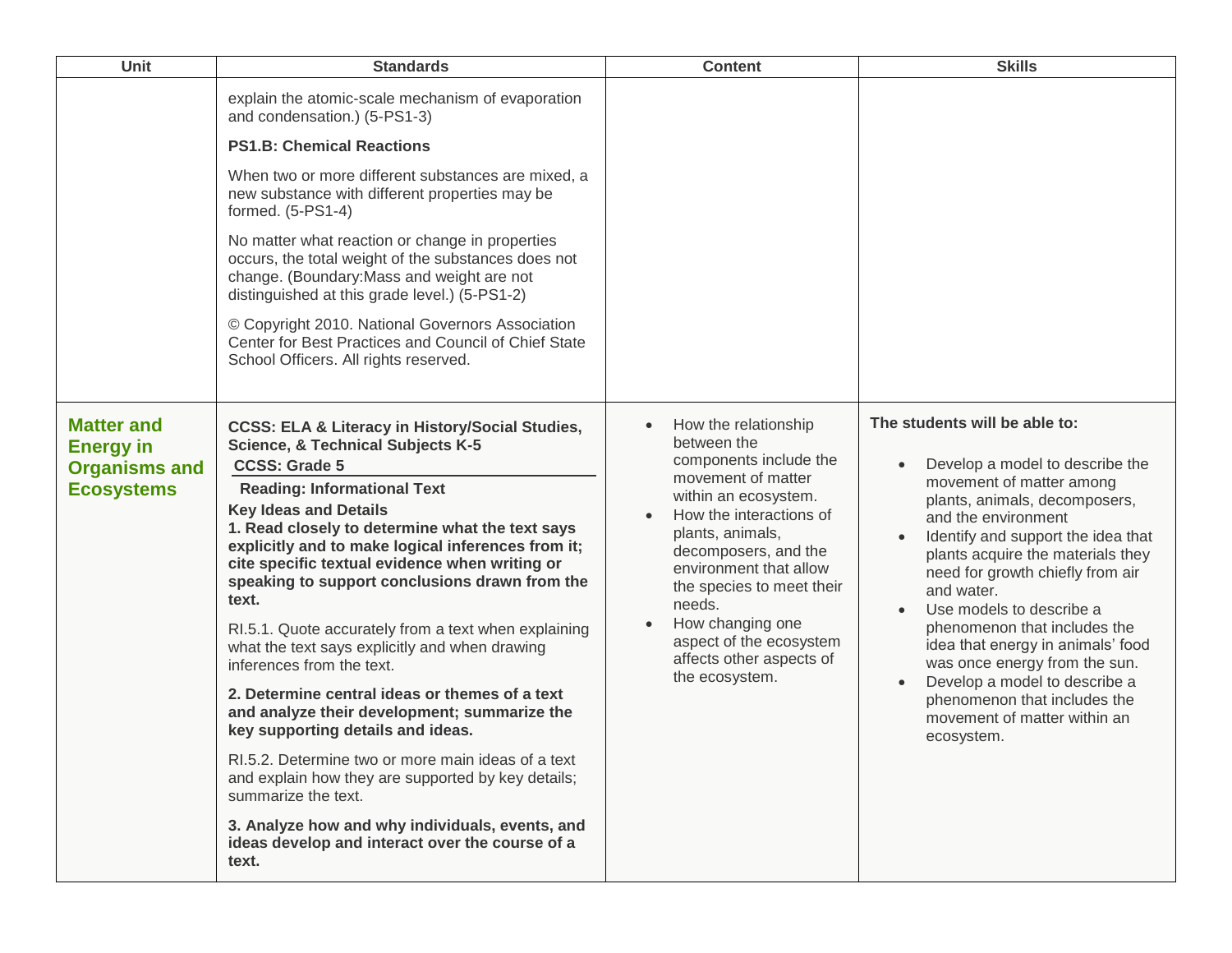| Unit | <b>Standards</b>                                                                                                                                                                                                                                                                                                                                                                                                                                                                                                                                           | <b>Content</b> | <b>Skills</b> |
|------|------------------------------------------------------------------------------------------------------------------------------------------------------------------------------------------------------------------------------------------------------------------------------------------------------------------------------------------------------------------------------------------------------------------------------------------------------------------------------------------------------------------------------------------------------------|----------------|---------------|
|      | RI.5.3. Explain the relationships or interactions<br>between two or more individuals, events, ideas, or<br>concepts in a historical, scientific, or technical text<br>based on specific information in the text.<br>Writing<br>2. Write informative/explanatory texts to examine<br>and convey complex ideas and information<br>clearly and accurately through the effective<br>selection, organization, and analysis of content.                                                                                                                          |                |               |
|      | W.5.2. Write informative/explanatory texts to<br>examine a topic and convey ideas and information<br>clearly.                                                                                                                                                                                                                                                                                                                                                                                                                                              |                |               |
|      | <b>CCSS: Mathematics</b><br><b>CCSS: Grade 5</b><br><b>Number &amp; Operations-Fractions</b><br>5.NF.A. Use equivalent fractions as a strategy to<br>add and subtract fractions.<br>5.NF.A.2. Solve word problems involving addition<br>and subtraction of fractions referring to the same<br>whole, including cases of unlike denominators, e.g.,<br>by using visual fraction models or equations to<br>represent the problem. Use benchmark fractions and<br>number sense of fractions to estimate mentally and<br>assess the reasonableness of answers. |                |               |
|      | 5.NF.B. Apply and extend previous<br>understandings of multiplication and division to<br>multiply and divide fractions.                                                                                                                                                                                                                                                                                                                                                                                                                                    |                |               |
|      | 5.NF.B.6. Solve real world problems involving<br>multiplication of fractions and mixed numbers, e.g.,<br>by using visual fraction models or equations to<br>represent the problem.                                                                                                                                                                                                                                                                                                                                                                         |                |               |
|      | <b>Measurement &amp; Data</b><br>5.MD.A. Convert like measurement units within a<br>given measurement system.                                                                                                                                                                                                                                                                                                                                                                                                                                              |                |               |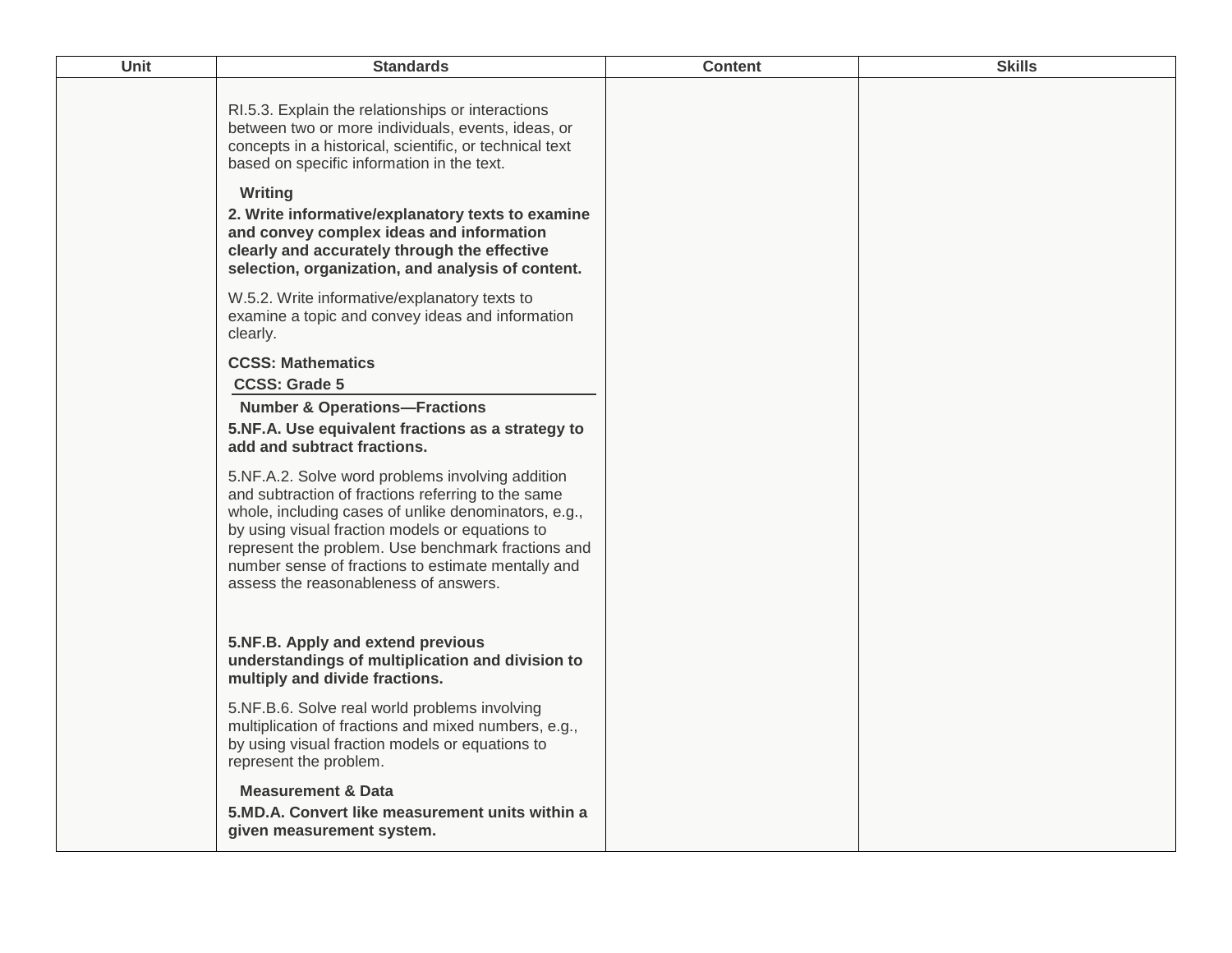| Unit | <b>Standards</b>                                                                                                                                                                                                                                                                                                                                                                                                                                                                                                                                                                                                                                                                                                                                                                                 | <b>Content</b> | <b>Skills</b> |
|------|--------------------------------------------------------------------------------------------------------------------------------------------------------------------------------------------------------------------------------------------------------------------------------------------------------------------------------------------------------------------------------------------------------------------------------------------------------------------------------------------------------------------------------------------------------------------------------------------------------------------------------------------------------------------------------------------------------------------------------------------------------------------------------------------------|----------------|---------------|
|      | 5.MD.A.1. Convert among different-sized standard<br>measurement units within a given measurement<br>system (e.g., convert 5 cm to 0.05 m), and use these<br>conversions in solving multi-step, real world<br>problems.                                                                                                                                                                                                                                                                                                                                                                                                                                                                                                                                                                           |                |               |
|      | <b>NGSS: Disciplinary Core Ideas</b><br><b>NGSS: Grade 5</b>                                                                                                                                                                                                                                                                                                                                                                                                                                                                                                                                                                                                                                                                                                                                     |                |               |
|      | <b>LS1: From Molecules to Organisms: Structures</b><br>and Processes<br><b>LS1.C: Organization for Matter and Energy Flow</b>                                                                                                                                                                                                                                                                                                                                                                                                                                                                                                                                                                                                                                                                    |                |               |
|      | in Organisms                                                                                                                                                                                                                                                                                                                                                                                                                                                                                                                                                                                                                                                                                                                                                                                     |                |               |
|      | Food provides animals with the materials they need<br>for body repair and growth and the energy they need<br>to maintain body warmth and for motion. (secondary<br>to $5$ -PS $3$ -1)                                                                                                                                                                                                                                                                                                                                                                                                                                                                                                                                                                                                            |                |               |
|      | Plants acquire their material for growth chiefly from<br>air and water. (5-LS1-1)                                                                                                                                                                                                                                                                                                                                                                                                                                                                                                                                                                                                                                                                                                                |                |               |
|      | LS2: Ecosystems: Interactions, Energy, and<br><b>Dynamics</b>                                                                                                                                                                                                                                                                                                                                                                                                                                                                                                                                                                                                                                                                                                                                    |                |               |
|      | <b>LS2.A: Interdependent Relationships in</b><br><b>Ecosystems</b>                                                                                                                                                                                                                                                                                                                                                                                                                                                                                                                                                                                                                                                                                                                               |                |               |
|      | The food of almost any kind of animal can be traced<br>back to plants. Organisms are related in food webs<br>in which some animals eat plants for food and other<br>animals eat the animals that eat plants. Some<br>organisms, such as fungi and bacteria, break down<br>dead organisms (both plants or plants parts and<br>animals) and therefore operate as "decomposers."<br>Decomposition eventually restores (recycles) some<br>materials back to the soil. Organisms can survive<br>only in environments in which their particular needs<br>are met. A healthy ecosystem is one in which<br>multiple species of different types are each able to<br>meet their needs in a relatively stable web of life.<br>Newly introduced species can damage the balance<br>of an ecosystem. (5-LS2-1) |                |               |
|      | LS2.B: Cycles of Matter and Energy Transfer in<br><b>Ecosystems</b>                                                                                                                                                                                                                                                                                                                                                                                                                                                                                                                                                                                                                                                                                                                              |                |               |